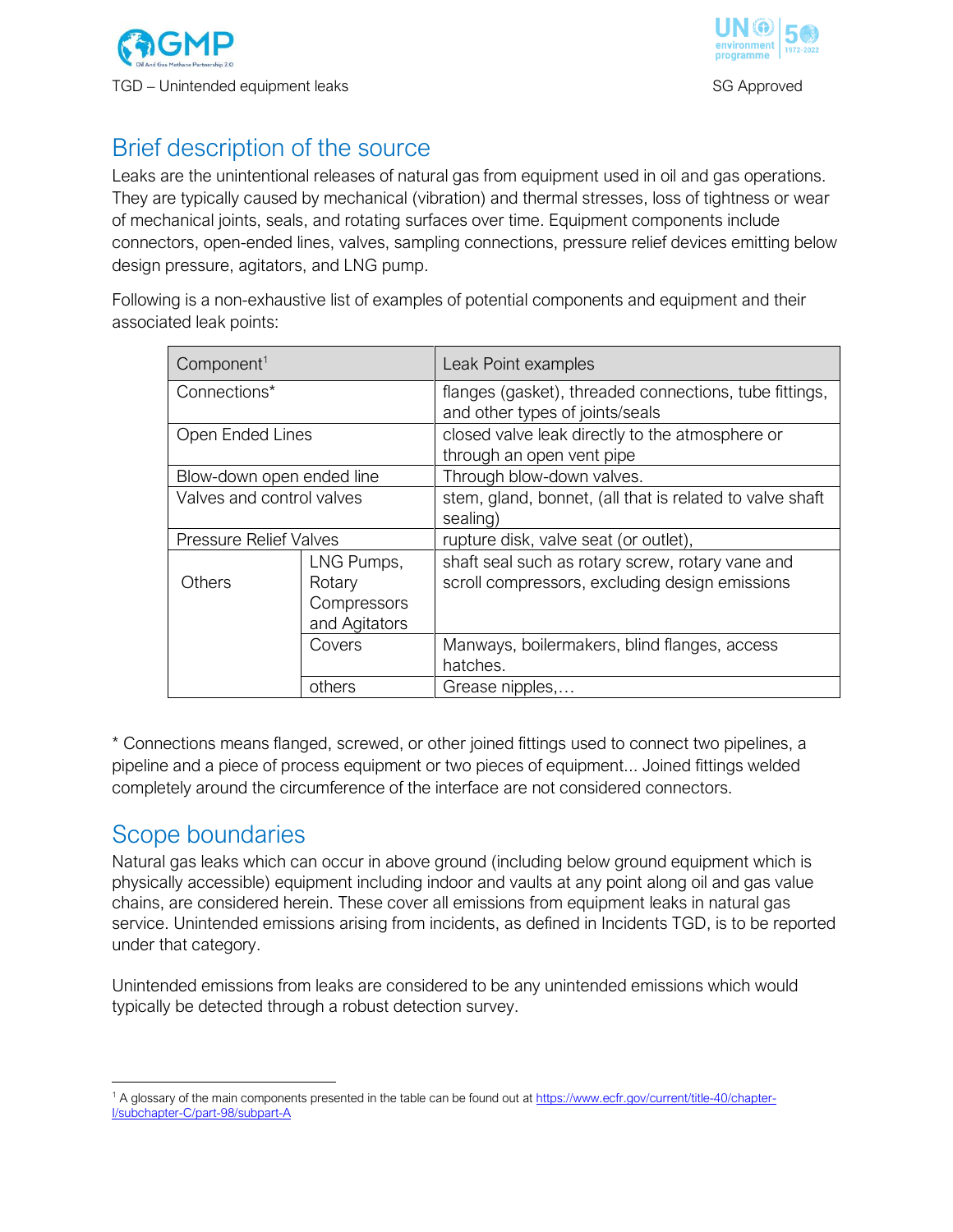In upstream segments, streams with low methane content, e.g. <10 wt. % methane content – all facilities downstream from a methanizer in a processing plant, are not within scope.

Emissions from equipment specifically designed to release methane (i.e. vents), including emissions from compressor seals, are not included herein (see series of venting related TGDs). Excess venting emissions from malfunctioning equipment is also not considered herein.<sup>2</sup> For guidance on determining emissions from equipment malfunctions, please refer to the *Incidents and malfunctions TGD*.

Emissions from underground pipelines (see *Fugitive emissions from underground pipes TGD*) are also not included herein.

Guidance on materiality is presented in the *General principles TGD*.

# Level 3 Quantification Methodologies

Level 3 quantification for leaks relies on component count and emission factors, with the option to either quantify emissions using population emission factors or leak/no-leak emission factors in combination with leak detection. Accepted component-level emission factors (see examples below) or those prescribed by local regulation to the component level are considered as providing Level 3 estimates. Component count can rely on physical count, P&ID/desktop count or equipment-based activity factors. Measurement of emissions from individual leaking components is not required at Level 3.

## Population emission factors

 $\overline{a}$ 

Population emission factors take into account an average share of leakers and non-leakers within the population or directly, an average of emissions from the population. Depending on how these emissions factors were established, they can also account for other parameters such as weight fraction and number of hours of operation.

Accepted component-level emission factors, as defined in the *General Principles TGD*, (see references below) are considered as providing Level 3 estimates, provided they are specific for the component type. Practitioners are encouraged to use emission factors that best represent conditions and practices at their facilities and adjust the factors, where warranted, to estimate emissions more accurately from leaks given differences between the reference system on which the emission factor is based, and their systems.

Additional examples which may also be used as references for emission factors are:

- EPA. *Greenhouse Gas Reporting Rule.* Title 40, Part 98 Subpart W-Petroleum and Natural Gas Systems. February 6, 2017. Tables W-2, W-3B, W-4B, W-5B and W-6B. [Link](http://www.ecfr.gov/cgi-bin/text-idx?SID=777564a9f8d1264edbfc1c55a7a989ba&mc=true&node=sp40.23.98.w&rgn=div6)
- For companies having implemented an LDAR program CAPP, *Update of fugitive equipment leak emission factors –* Table 10, 2014, [Link](http://www.capp.ca/publications-and-statistics/publications/238773.)
- A. P. Pacsi et al., *Equipment leak detection and quantification at 67 oil and gas sites in the Western United States –* Tables S13 and S14, 2019, doi: 10.1525/elementa.368 [Link](https://online.ucpress.edu/elementa/article/doi/10.1525/elementa.368/112516/Equipment-leak-detection-and-quantification-at-67)

<sup>&</sup>lt;sup>2</sup> Where the regulatory or company reporting requirements asks for reporting as fugitive, then it is permissible to report them as such.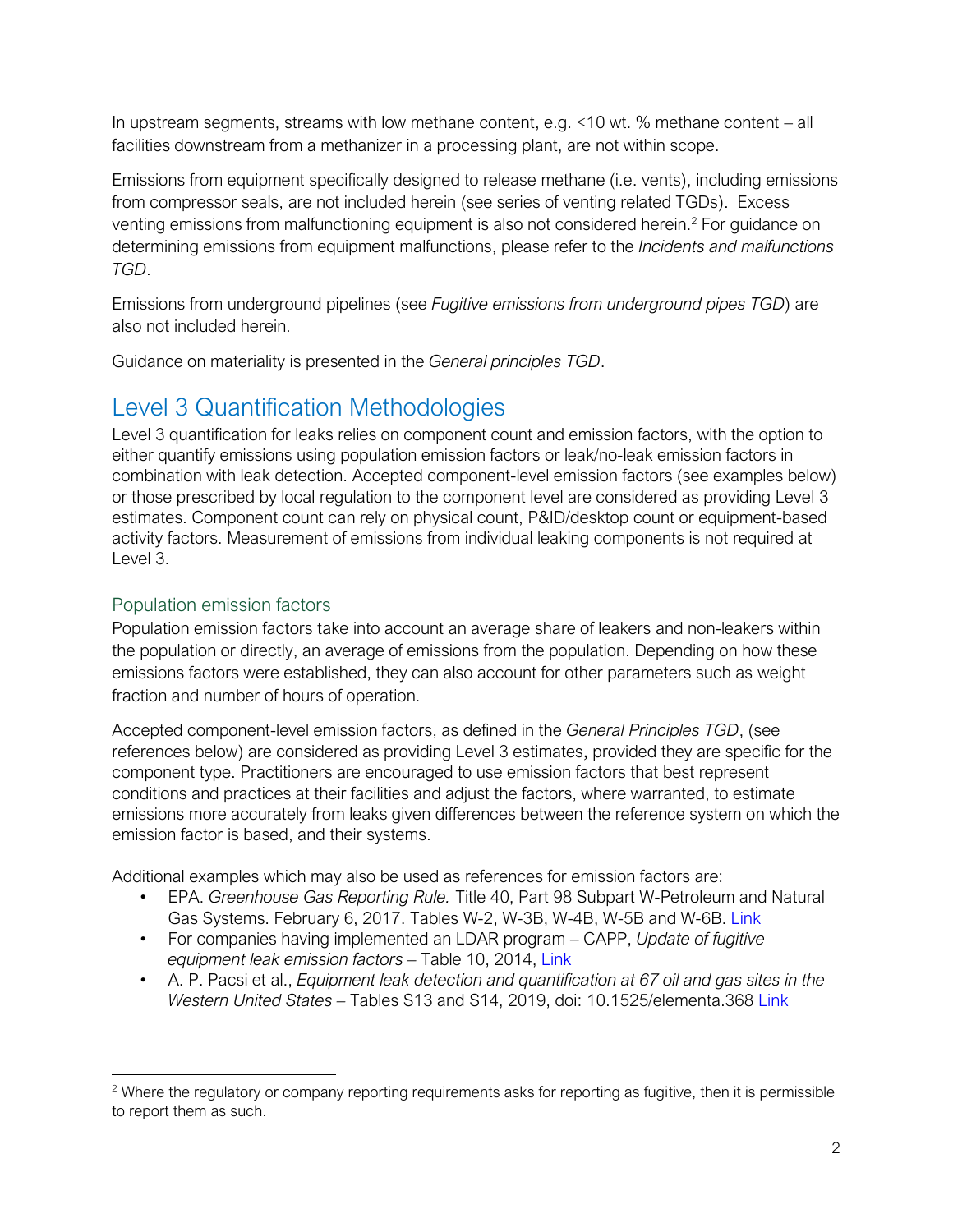The above steps can be represented by the following formulas:

$$
ER_{Type} = (EF_{Population} \times N_{Types} \times WF_{CH4} \times t)
$$

Where:

 $ER<sub>Type</sub> = Methane emission leak rate (kg/year) for components of a particular type$ 

 $N<sub>Tvnes</sub>$  = Number of all components of a particular type

 $WF<sub>CH4</sub>$  = Weight Fraction of methane in line/stream

 $t =$  number of hours in the year when the unit/equipment is in operation or under pressure and the component is considered as a Leaker

 $EF_{Population}$  = population emission factor for components of a particular type (kg/h)

$$
ER_{Total} = \sum_{i = type}^{n} ER_{Type}
$$

And where:

 $ER<sub>Total</sub>$  = the total emission rate for all component types (kg/year)

### Leak/no leak emission factors

Leak emission factors represent the average emissions from a population of a leaking component of similar type. No-leak emission factors consider the fact that, even if not detectable, over the population, some small leaks might still exist.

To determine the number of leaking components, it is necessary to conduct a survey using robust detection to identify the number of leaking components for each component type. Fixed mounted LEL detectors are typically not suitable for determining whether leaks exist but portable may be suitable. This count then needs to be multiplied with the corresponding leaker emission factor, the share of methane within the gas stream for whole gas emission factors and the number of hours of operation or under pressure. In some reference sources, the share of methane is already taken into account in the emission factor, in which case it is presented as a weight or volume of methane per hour.

Accepted component-level emission factors, as defined in the *General Principles TGD*, (see references below) or those prescribed by local regulation are considered as providing Level 3 estimates, provided they are specific for the component type. Practitioners are encouraged to use emission factors that best represent conditions and practices at their facilities and adjust the factors, where warranted, to more accurately estimate emissions from leaks given differences between the reference system on which the emission factor is based, and their systems.

Following are some examples of leaker emission factors which can be used to determine methane emissions from leaks:

• EPA. Greenhouse Gas Reporting Rule. Title 40, Part 98 Subpart W-Petroleum and Natural Gas Systems. February 6, 2017. Tables W-1E, W-3A, W-4A, W-5A and W-6A [Link](http://www.ecfr.gov/cgi-bin/text-idx?SID=777564a9f8d1264edbfc1c55a7a989ba&mc=true&node=sp40.23.98.w&rgn=div6)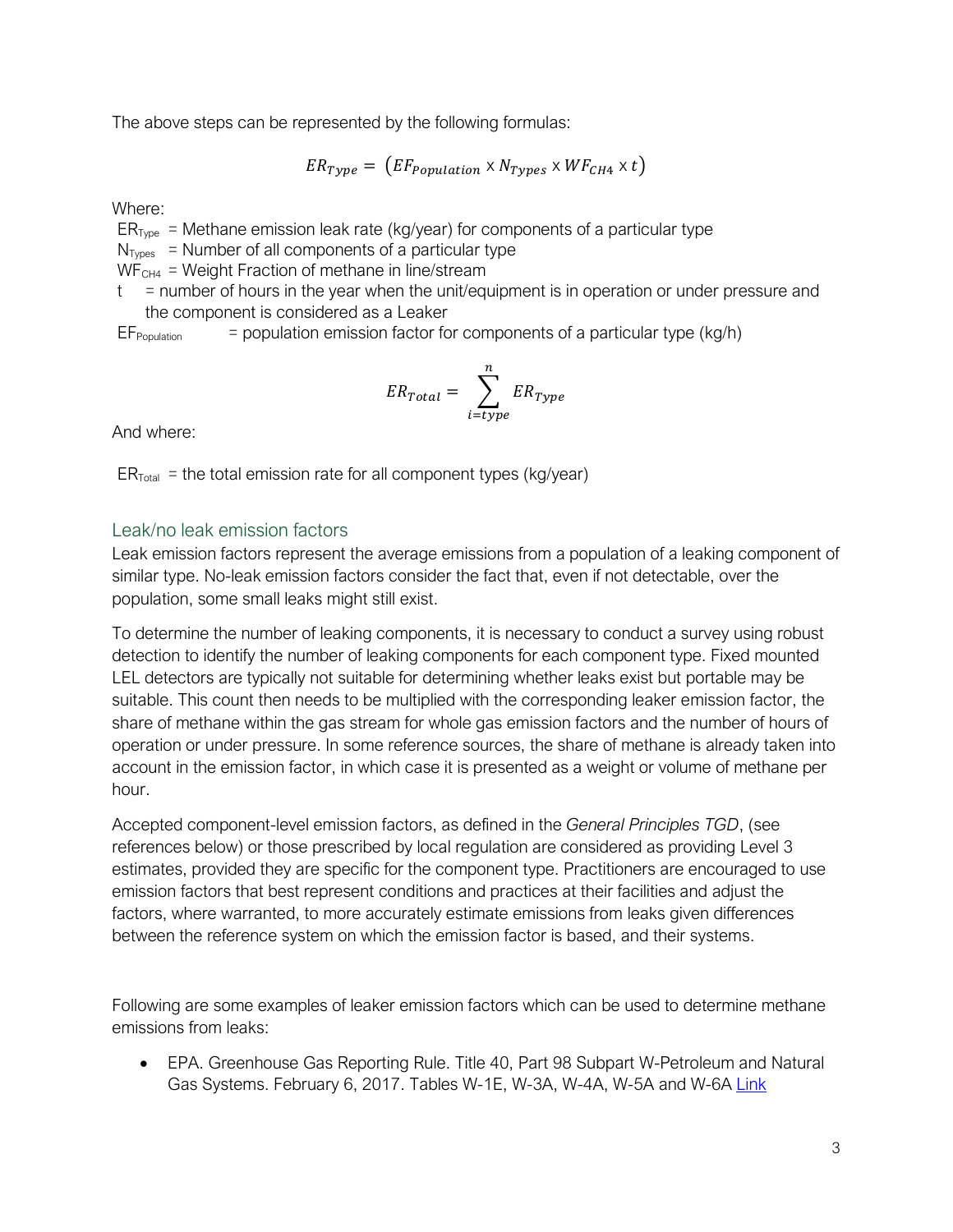• Norsk olje & gas (Norog), Appendix B – Guideline 044 – ver. 16 – Handbook for quantifying direct methane and NMVOC emissions, 2018 – Table 15 – also provides a more detailed description of the leak/no-leak method as well as examples of leak/no-leak emission factors depending on detection limits

The above steps can be represented by the following formulas:

$$
ER_{Type} = ((EF_{Leakers} \times N_{Leakers} \times WF_{CH4}) + (EF_{Non-leakers} \times N_{Non-leakers} \times WF_{CH4})) * t
$$

Where:

 $ER_{Type}$  = Methane emission leak rate (kg/year) for components of a particular type  $EF_{\text{Leakers}}$  = emission factor for leaking components of a particular type (kg/h)  $N_{\text{l} \text{eakers}}$  = Number of components of a particular type identified as leaking  $EF<sub>Non-leakers</sub>$  = emission factor for non-leaking components of a particular type (kg/h)  $N<sub>Non-leakers</sub>$  = Number of components of a particular type identified as non-leaking  $WF<sub>CH4</sub>$  = Weight Fraction of methane in line/stream

 $t =$  number of hours in the year when the unit/equipment is in operation or under pressure

$$
ER_{Total} = \sum_{i = type}^{n} ER_{Type}
$$

And where:

 $ER<sub>Total</sub>$  = the total emission rate for all component types (kg/year)

### Activity factors

Activity factors can also be used to determine the number of components in each category depending on the number and type of equipment present at asset-level. Practitioners can determine the component count using activity factors for facilities with similar design as those for which the activity factors were established. Some examples of such activity factors can be found at:

- EPA. *Greenhouse Gas Reporting Rule.* Title 40, Part 98 Subpart W-Petroleum and Natural Gas Systems. February 6, 2017. Tables W-1B and W-1C.
- API, *GHG compendium,* 2009, Tables C-8 and C-9

Practitioners can also develop their own activity factors determined based on the component count of 'like' systems.

# Level 4 Quantification Methodologies

Methane emissions from leaks can be quantified using different methodologies: direct measurement, measurement-based emission factors or a combination of the two. Other quantification methodologies could also be considered under the conditions presented in the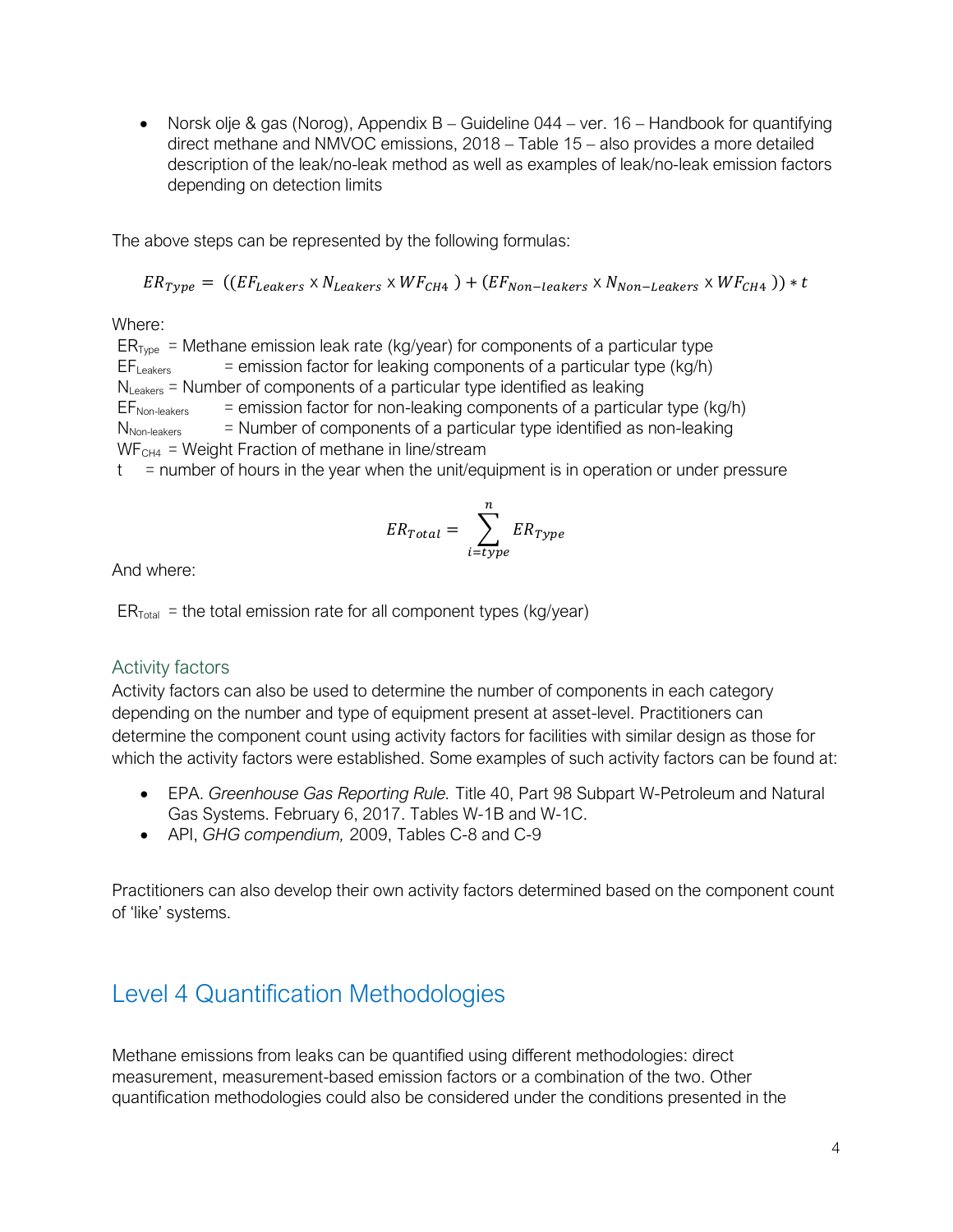*General Principles TGD*. Emissions from natural gas leaks is the sum of the leak rate from all leaks, adjusted to reflect the number of operating hours per year, where applicable.

### Direct measurement and Measurement-based Emission factors

Measurements (including continuous and periodic monitoring) or emission factors developed based on representative measured emissions are considered Level 4 emissions quantification<sup>12</sup>.

Measurements must be taken that represent the total flow or methane concentration of each measured leak. For measurements considering the total flow, the associated methane content can be determined in line with the *General Principles TGD*, in which case a conservative gas composition can be applied (e.g. assume higher methane content). Surveys of the system relying on robust detection programs (i.e. performed by trained personnel – internal staff or external service provider, using appropriate equipment, at a suitable frequency) are necessary to ensure emission points are properly identified.

To determine methane emission from unintended leaks, the leaking components first need to be identified. To do so, accepted detection technologies, as defined in the *General Principles TGD,* with a sufficient level of performance and accuracy, or, detection equipment prescribed by local regulation<sup>34</sup>. If the detection technology used identifies methane emissions, from a distance which allows individual components to be identified, it should be considered as a leak, in line with the scope boundaries defined above. The leak should then be quantified, using an accepted quantification methodology<sup>12</sup>, as defined in the *General Principles TGD*.

Measurement-based emission factors, developed from a representative sample, can be applied on a leaker-basis, combined with robust detection, or on a population-basis, considering a rate of leaking component determined through a representative sample or an average leak rate per component population.

### Sampling strategy for measurement-based emission factors

 $\overline{a}$ 

Level 4 emission factors should be based on measurements conducted on a representative sample. Component type, environmental and operating conditions (e.g. age, model, frequency of LDAR) should be considered in determining 'like' systems that carry a common emission factor. Each component that is not 'like' will require determination of a separate emission factor for that system based on the appropriate measurement studies. For guidelines on the methodology to develop a statistically representative sample, please refer to the [Uncertainty and reconciliation guidance ]. Detection frequency does not necessarily need to be aligned with measurement frequency. Over time, the emission factor should naturally adapt to shifts in LDAR practices.

<sup>3</sup> More details on various detection equipment can be found at CCAC, *Conduction Emissions Surveys, Including Emission Detection and Quantification Equipment – Appendix A of the OGMP Technical Guidance Document,* 2017

<sup>4</sup> More details on Identification, Detection, Measurement and Quantification best practice can be found in Methane Guiding Principles, *Reducing Methane Emissions: Best practice guide - Equipment leaks,* 2019 https://methaneguidingprinciples.org/best-practice-guides/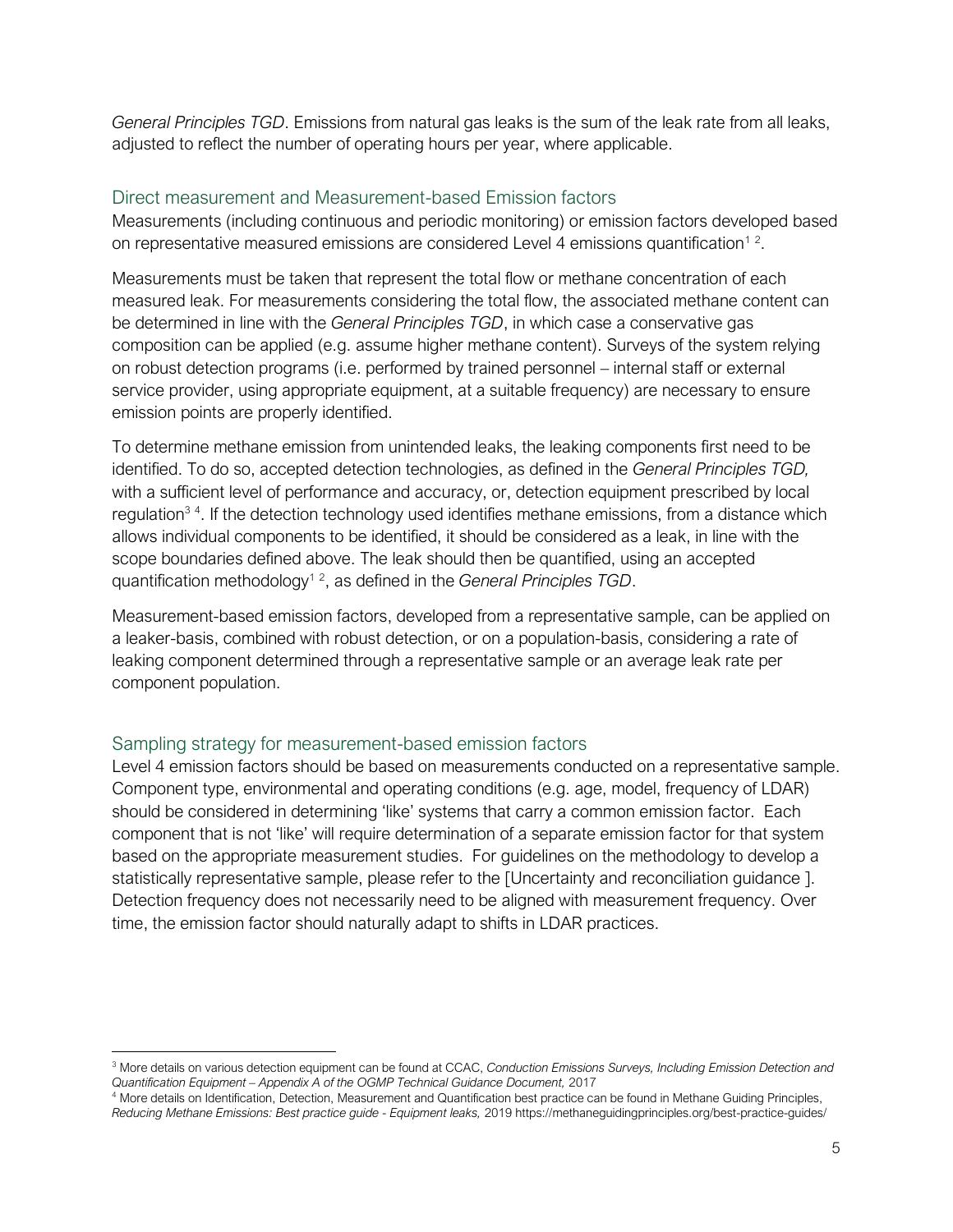#### Leak duration

Leaks randomly occur throughout facilities and it can be challenging to identify precisely when each one started to emit. To determine total methane emissions from leaks through direct quantification, it is however necessary to attribute a duration between the emergence of the leak and its repair. Several leak duration quantification methodologies exist and can be used to estimate leak duration. These methodologies can be either backward looking, estimating the point in time when the leak started and considering emissions since, or forward looking, considering the leak rate measured during a detection survey to be the basis for future emissions. Within these two methodologies, it is also possible to account for emissions reduction from leak repairs. Each methodology has its own bias, and will typically over- or underestimate emissions, depending on the situation. However, all of the following methodologies are accepted.

When looking back at emissions having occurred from identified leaks, a leak can be considered to have started emitting from the previous detection campaign when it was not detected as a conservative approach, from half-time since the previous survey or using other leak duration estimate methodologies, provided the methodology can be explained and justified. If this is the first leak detection campaign conducted at a facility, the leaks can be considered as having been there from the beginning of the reporting period and until repair for quantification purposes. Alternatively, it can be assumed for the first detection campaign, that the leak started emitting from the time of first detection. This will tend to lead to an underestimation of emissions for the first reporting period. If leak detection and repair (LDAR) is performed, all repairs should be verified using a leak detection method to ensure the component has been properly repaired and no longer releases gas. If a leak is detected, it can be assumed to leak until it is repaired and verified.

If leak detection frequency spans more than one reporting period, the leak can be assumed to start from the previous survey as a conservative approach, from half-time since the previous survey or using other leak duration estimate methodologies, provided the methodology can be explained and justified. It is then assumed to be leaking until it is repaired or the end of the current reporting period. If a leak is detected but not repaired before the end of the reporting period, it is assumed to leak until the end of the reporting period. At the start of the following reporting period, it is still assumed to be leaking, up until it is repaired, or a new detection campaign is performed, and the leak is no longer present. The second option will tend to over-estimate emissions if repairs are performed.

To limit restatement, for leak detection intervals spanning over more than one reporting period, Practitioners can allocate all emissions from leaks from the start of the reporting period. If large, material leaks are uncovered, previously reported emissions from leaks may be restated, in line with company practices. This approach will typically lead to an underestimation of emissions from leaks over the years when surveys are taken early in the reporting period and to an overestimation of emissions when surveys are taken later in the reporting period.

Alternatively, forward looking approaches can be considered to determine leak duration, assuming the measured leak rate is constant until the following detection campaign or considering a leak duration equal to the reporting period in which it was quantified. Where emissions from leaks increase over time, this will tend to underestimate emissions. This tendency will be reinforced if emissions reduction from leak repairs are considered. On the other hand, emissions will tend to be overestimated if repairs are performed but not considered in the forward-looking emission rate.